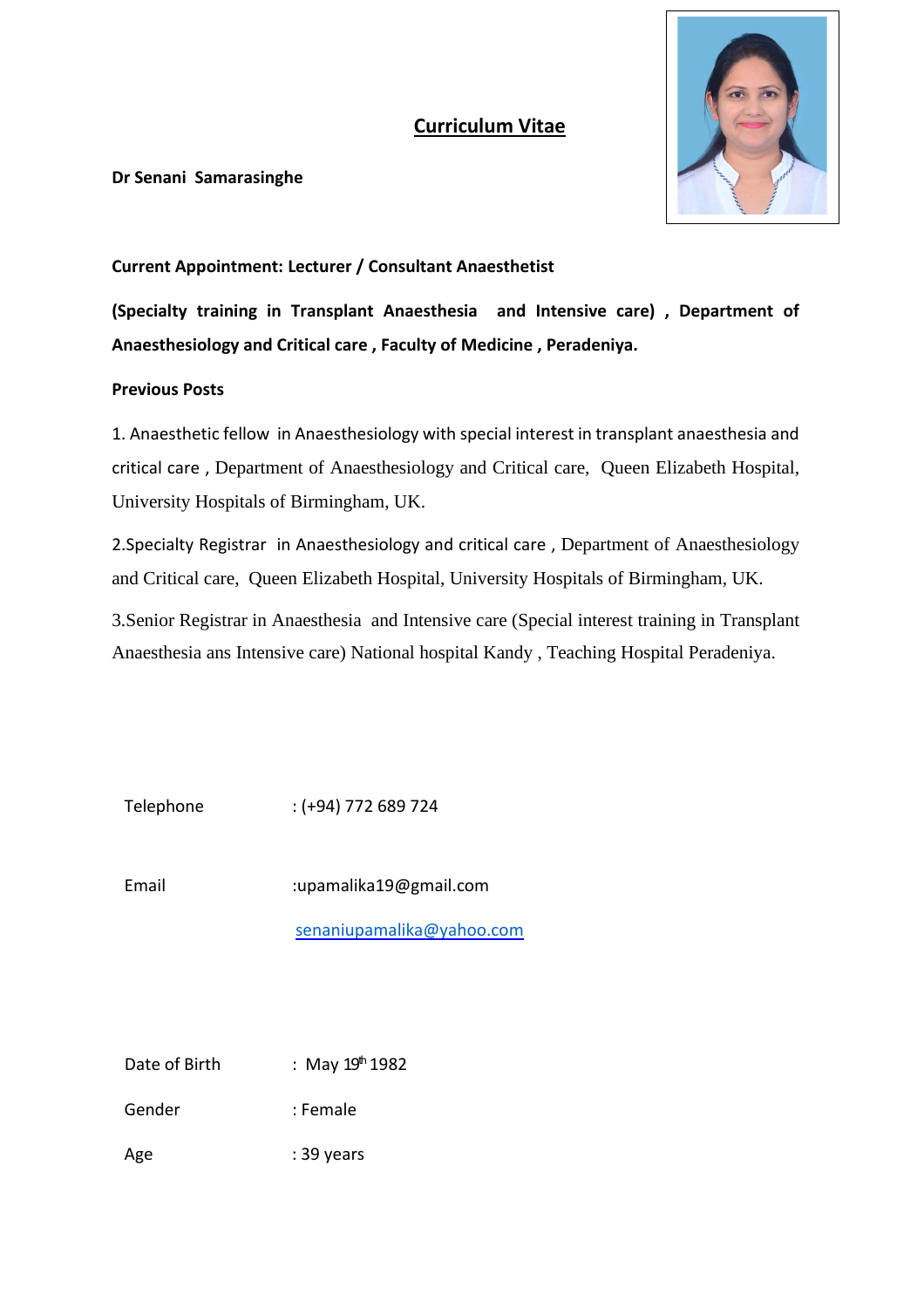Nationality : Sri Lankan

Civil Status : Married

SLMC Registration Number : 27887

GMC Registration Number : 7705391

## **Academic Qualifications**

### **Doctor of Medicine (M.D. - Anaesthesiology)**

Post Graduate Institute of Medicine (PGIM), University of Colombo, Sri Lanka, 2018.

### **Bachelor of Medicine and Bachelor of Surgery (M.B.B.S)**

University of Peradeniya, Sri Lanka, 2009.

### **Post Graduate Diploma in applied statistics**

University of Peradeniya, Sri Lanka, 2011.

### **English Competency**

International English Language Testing System (**IELTS**) - Overall Band 7.5

Reading 7.5, Writing 7.5, Speaking 7.0 and Listening 8.5 .

**IT Competency**: I have an excellent working knowledge of Word, Excel, SPSS and other software programs .

### **Clinical Experience**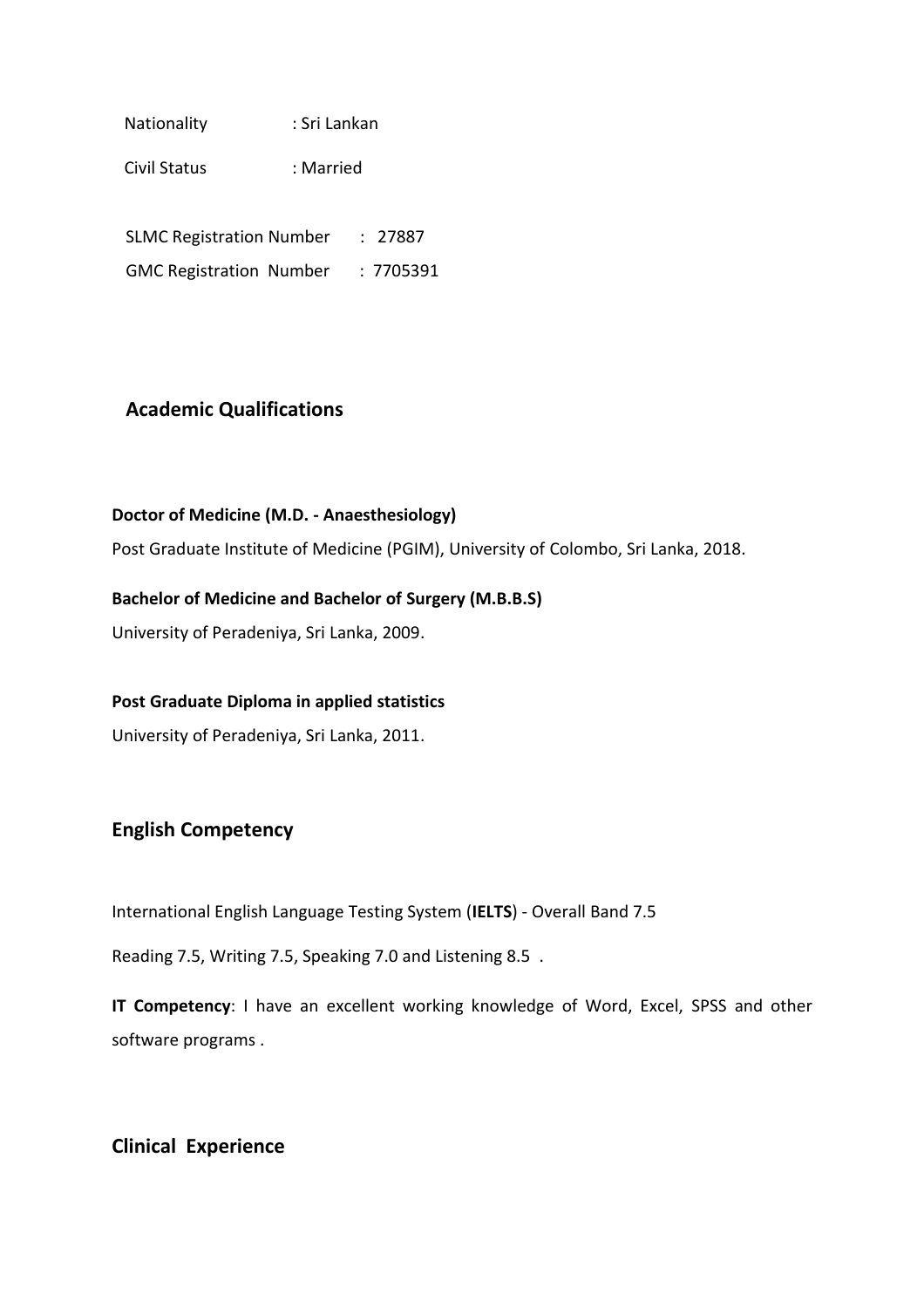I have 8 years of working experience in Anaesthesia and critical care since 2012.

The Post Graduate Institute of Medicine (PGIM) of the University of Colombo is the sole accredited institute for postgraduate medical education in Sri Lanka.

The anaesthesia Training Program consists of nearly 2 1/2 years as a **Registrar** , and two years of post MD training which includes 1 year local training as a **Senior Registrar** and 2 years of **Overseas Training** . The two years of overseas training should include working experience in special interest as well as in general intensive care / anaesthesia .

On successful completion of MD (Anaesthesiology) part 1, I enrolled in the PGIM anaesthesia training program as a registrar in anaesthesia. On successful completion of the MD (anaesthesiology), I advanced to the Senior Registrar training program to specialize in transplant anesthesia and critical care.

### **Experience as a Senior Registrar in Transplant Anaesthesia.**

I commenced my post MD training period in September 2018.

I worked in National Hospital Kandy as a senior registrar on 1<sup>st</sup> September 2018 and continued at T H Peradeniya from December 2018 to May 2019.

#### **EXPERIENCE IN THE UK**

I commenced my overseas training in anaesthesia and intensive care in June 2019 at Queen Elizabeth hospital ,University Hospitals Birmingham NHS foundation trust (UHB) as a fully sponsored trainee from Sri Lanka.

Queen Elizabeth Hospital Birmingham have the largest solid organ transplantation programme in Europe.

I worked as a Liver anaesthetic fellow in liver transplant and hepatobiliary theaters . I trained myself in providing anaesthesia for liver transplants on a great range of complicated patients . I gained much experience in managing challenging patients specially in the hepatobiliary lists.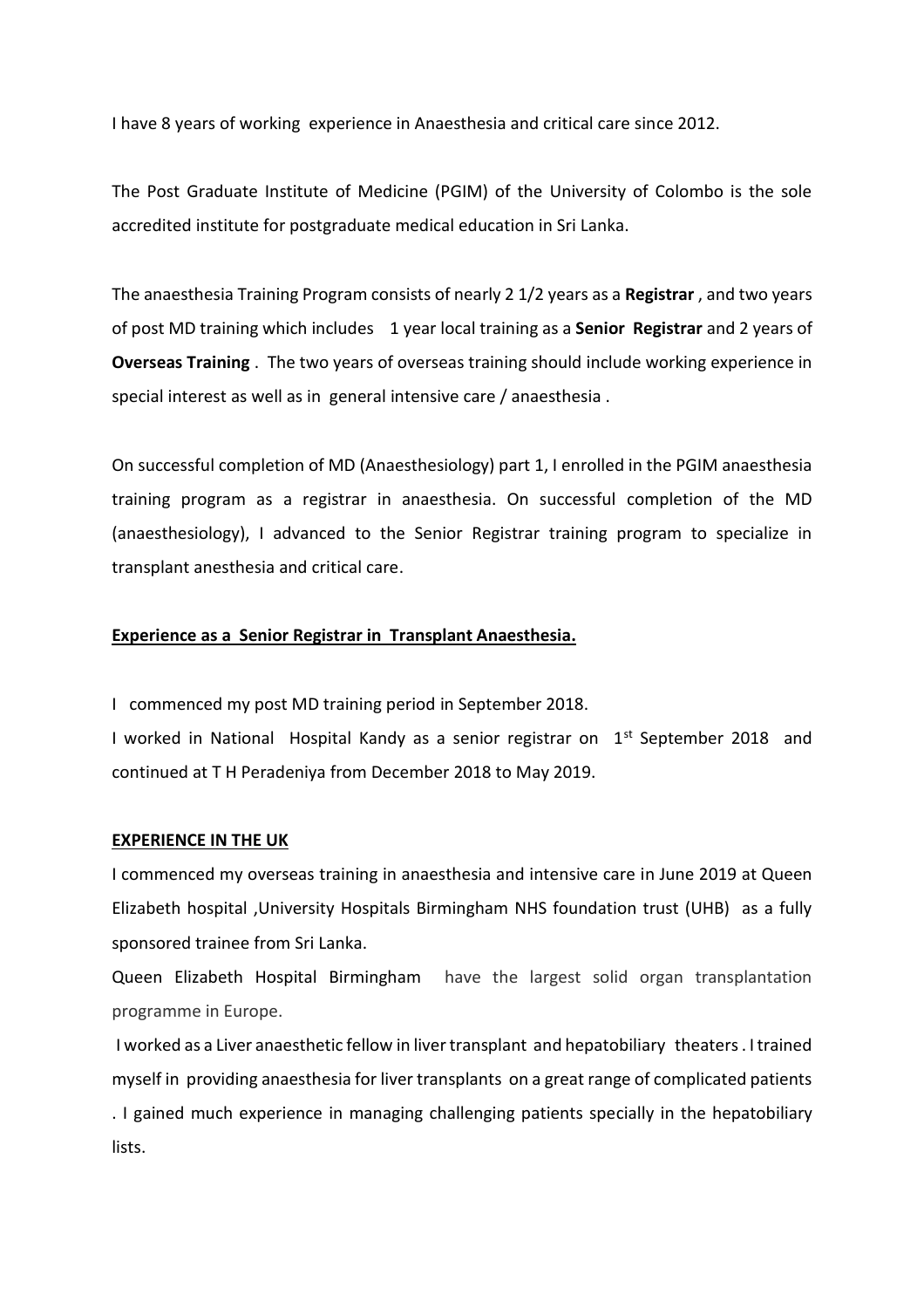My educational supervisor for Liver and Hepatobiliary theaters is Dr Gowri Subash, consultant anaesthetist (gowri.subash@uhb.nhs.uk).

At the end of seven months working in the liver and hepatobiliary theaters I moved to Critical care Area A in QEHB . Critical care A is a dedicated unit for liver transplant and hepatobiliary patients but also facilitate a vast variety of patients. I was fortunate to to gain experience in critical care management of patients with complicated post operative out comes , neuro trauma , overwhelming sepsis in immunocompromised patients and complicated medical conditions .

I functioned in a registrar level including day on calls ,attending emergencies in wards in the ITU Area A. I worked in the ITU dedicated for COVID -19 infected patients during the COVID 19 pandemic.

My educational supervisor for the ITU training period is Dr Brian Pouchet, Consultant anaesthetist (brian.pouchet@uhb.nhs.uk).

Summary of my working experience in QEHB – please refer Annex 1.

### **EXPERIENCE IN SRI LANKA**

I have been working as a senior registrar in anaesthesia and critical care in National hospital Kandy which comprises of 29 operating theaters and 10 ICUs. Multi-disciplinary team led adult organ transplants are carried out in National Hospital Kandy including renal, liver, pancreatic and heart transplants.

- ❖ I have done preoperative assessment of recipients, identification of problems and optimization of recipients awaiting organ transplant with the instructions of consultant anaesthetist.
- ❖ I have participated in multi-disciplinary meetings conducted for the pre-operative work up of organ transplant.
- ❖ I have assessed patients for suitability of organ donation and have assessed and identified brain dead donors in the ICU.
- ❖ I have been a member of the consultant-led anaesthetic team in liver transplants, both live and cadaveric renal transplants and pancreatic transplant.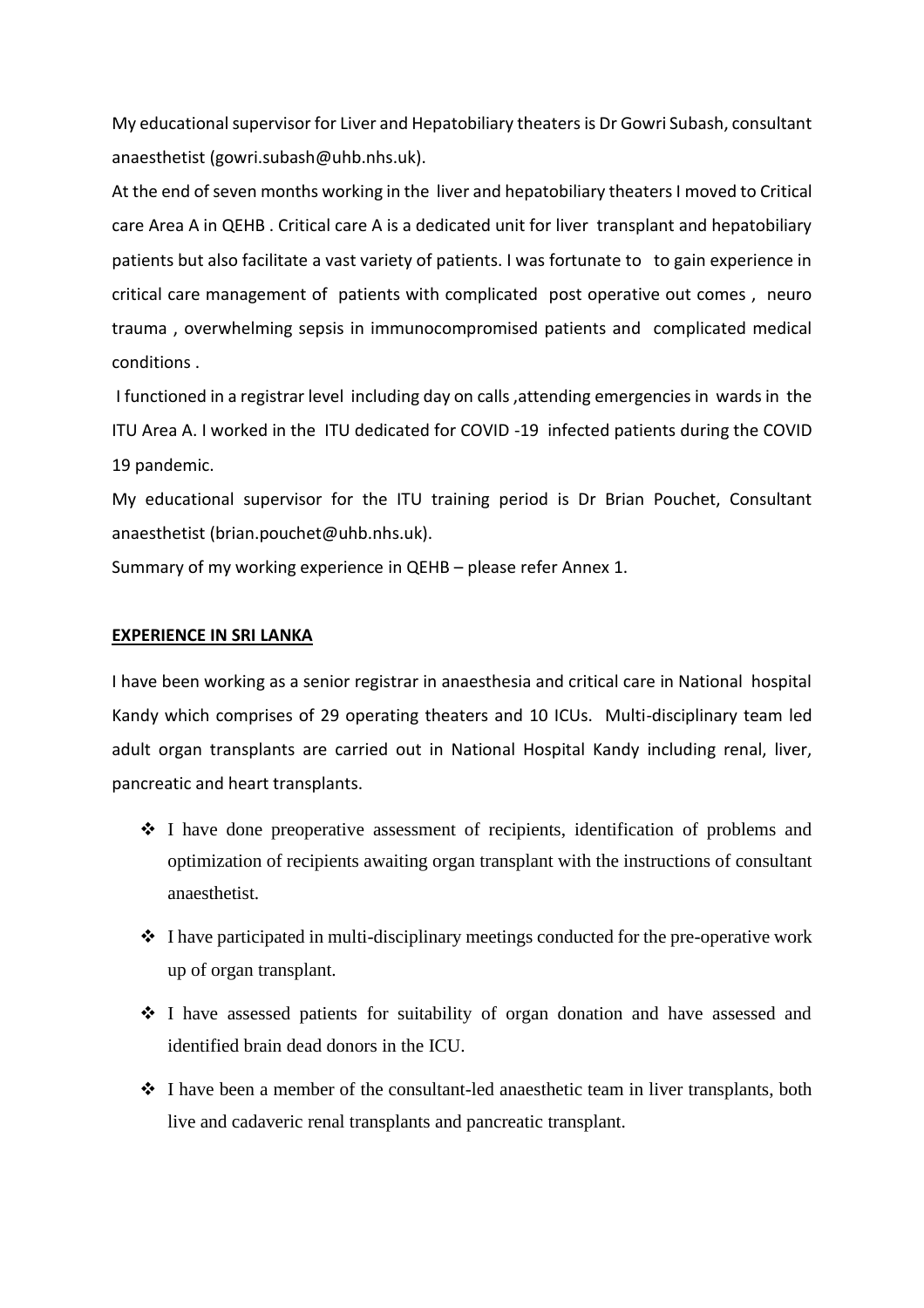- ❖ Further I obtained training in managing these patients in ICU during the post-operative period. I have assessed and recognized complications. Furthermore, participated in multi-disciplinary meetings held regarding management of adult liver transplants.
- ❖ I have anaesthetized patients following liver transplants in the post-operative period for re-explorations.

There are five consultant Anaesthetists in the Department of Anaesthesiology at National Hospital Kandy as listed below.

- **Dr Saman Karunathilake MD,FRCA** General anaesthesia and organ transplant anaesthesia and critical care
- **Dr Anuranganee VithanaMD,FRCA**-General Anaesthesia, critical care and obstetric anaesthesia
- **Dr Sidarshi Kiriwatthuduwa MD,FRCA** -General Anaesthesia, critical care
- **Dr Vishwa Uduwela MD** -General Anaesthesia, critical care
- **Dr Ravi Weerakoon MD,FRCA-** Neuro Anaesthesia and neuro critical care

I am extremely fortunate to gain exposure to a wide range of anaesthesia sub-specialties, in a supervised setting.

Further ,I was last working at Teaching Hospital Peradeniya before I left for overseas training which is a leading hospital in Sri Lanka affiliated with University of Peradeniya. This is one of the pioneering centres for paediatric renal transplant in Sri Lanka since 2004. I have worked under five consultant anaesthetists in the department of anaesthesiology.

- **Prof Vasanthi Pinto MD,FRCA(UK), FCARCSI(Ire)** Professor in anaesthesiology and Critical care, Head of the Department, special interest in transplant anaesthesia, pain, critical care
- **Dr Saman Nanayakkara MD, M AcF** Consultant Anaesthetist Special interest In pain medicine
- **Dr Rochana Perera MD ,FRCA** Consultant Anaesthetist
- **Dr Anura Abeysundara MD ,FRCA** Consultant Anaesthetist
- **Dr Sameera Wasala MD ,FRCA** Consultant Anaesthetist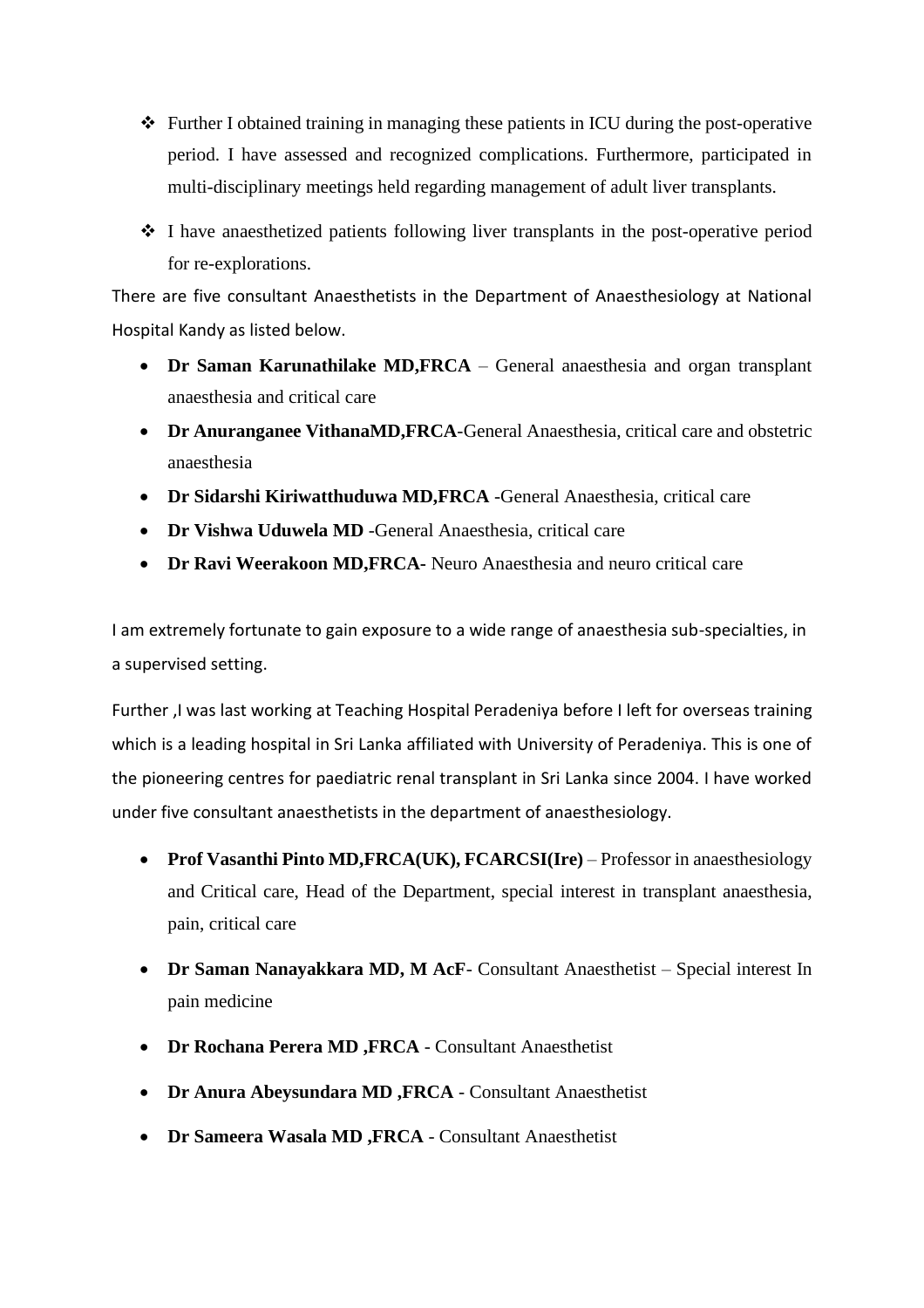Currently I am involved in anaesthesia and critical care for live-donor paediatric kidney transplants as well as cadaveric adult renal transplants at Teaching Hospital Peradeniya.

During anaesthesia for paediatric renal transplants apart from uncomplicated cases, I have managed long hour surgeries that got complicated due to complex vasculature of donor kidney. Further I have managed significant haemorrhage and hypovolaemia during surgery under supervision of consultant anaesthetist in order to maintain organ perfusion.

Further I have anaesthetized patients during their immediate post-transplant period for reexploration and in the late post-operative period for removal of rejected kidneys.

#### **Experience as a Senior Registrar in Critical care.**

I have worked in ten bedded medical and surgical ICU during post MD training period in Teaching Hospital Kandy as well as in Teaching Hospital Peradeniya.

I have managed post renal transplant paediatric patients in the intensive care under the supervision of consultant anaesthetist and consultant paediatric nephrologists (Dr R.T. Thalgahagoda MD,DCH,MRCPCH). I actively involved in the management of serious postoperative complications.

I have managed patients following liver transplant in the intensive care, assessing and promptly managing the complications under direct guidance of Consultant Anaesthetist. I have organized safe transport of post liver transplant patients to other departments for interventions and investigations. Further I have built up a good rapport with the other disciplines and organized multi-disciplinary meetings in order to improve patient outcome.

In the Critical care setting other than patients following organ transplant I have managed many patients following severe sepsis, life threatening trauma , acutely ill post-surgical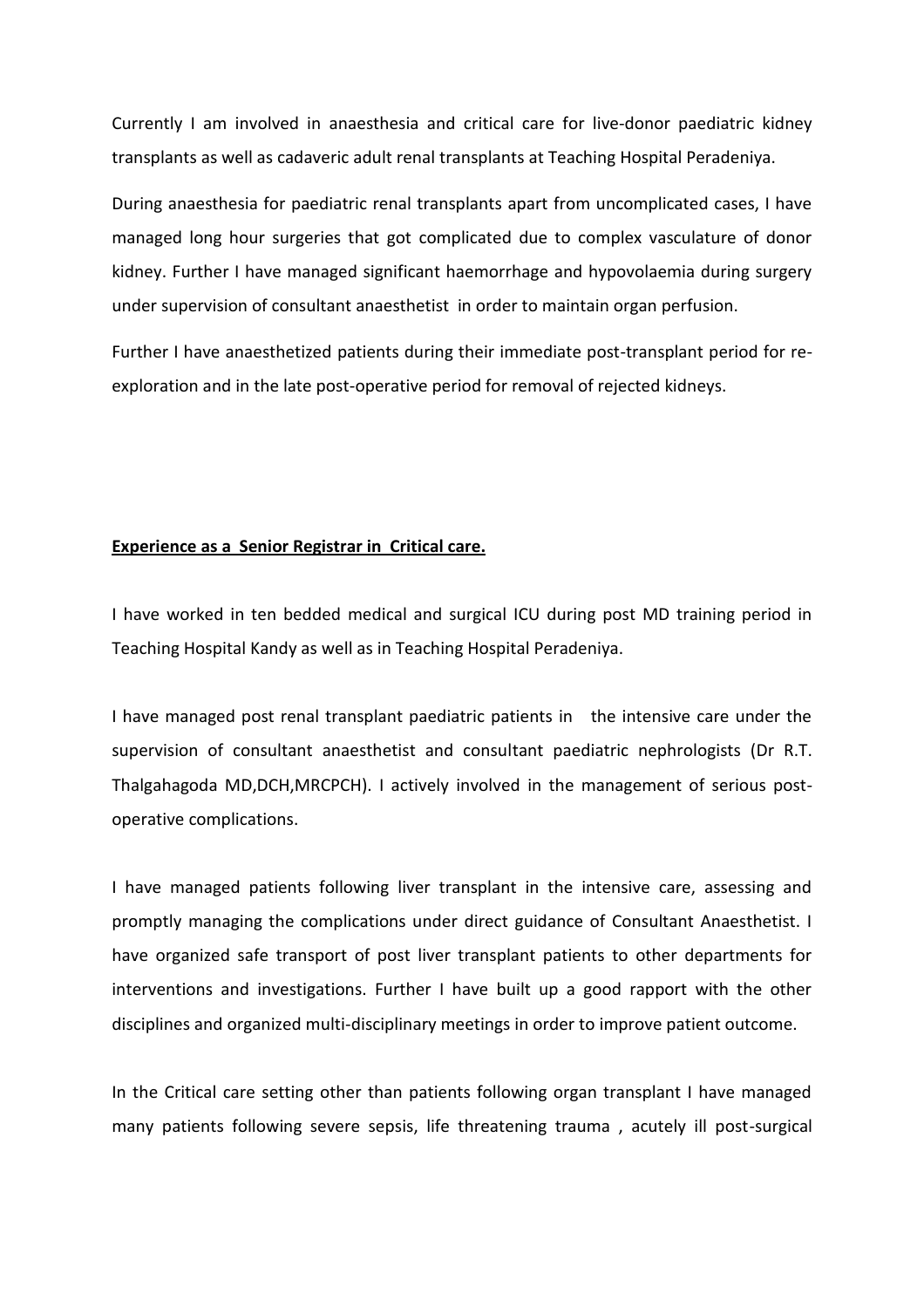patients as well as patients with cardiac ,respiratory, gastro intestinal and renal complications.

### **Experience as a Senior Registrar in General Anaesthesia.**

I have anaesthetised many elective and emergency patients presenting for surgery.

- ❖ I have managed major elective oncosurgical patients with gastrointestinal, hepatobiliary, oromaxillary, breast and endocrine malignancies successfully while providing meticulous post-operative care .
- ❖ I have anaesthetized patients undergoing laparoscopic and thoracoscopic surgeries that require one lung ventilation.
- ❖ I have performed multimodal pain relief techniques including epidurals and ultrasound guided regional nerve blocks.
- ❖ I have anaesthetized patients with challenging airways with the use of awake fibroptic intubation techniques.
- ❖ I have safely anaesthetized septic patients for various surgeries such as emergency laparotomies, limb amputations .
- ❖ I have successfully resuscitated and anaesthetized trauma victims for emergency laparotomies, vascular explorations , limb and sight threatening surgeries.

### **Experience as a Senior Registrar in Peadiatric Anaesthesia.**

- ❖ I have anaesthetized neonates and pre- term neonates under supervision of Consultant Anaesthetist for both elective and emergency surgery.
- ❖ Intraoperative complications such as hemorrhage, laryngospasms, bronchospasms have managed successfully under consultant's supervision.
- ❖ Paediatric difficult cannulations , establishment of central venous access have been performed successfully.
- ❖ Paediatric difficult airways have been handled confidently under supervision of Consultant anaesthetist.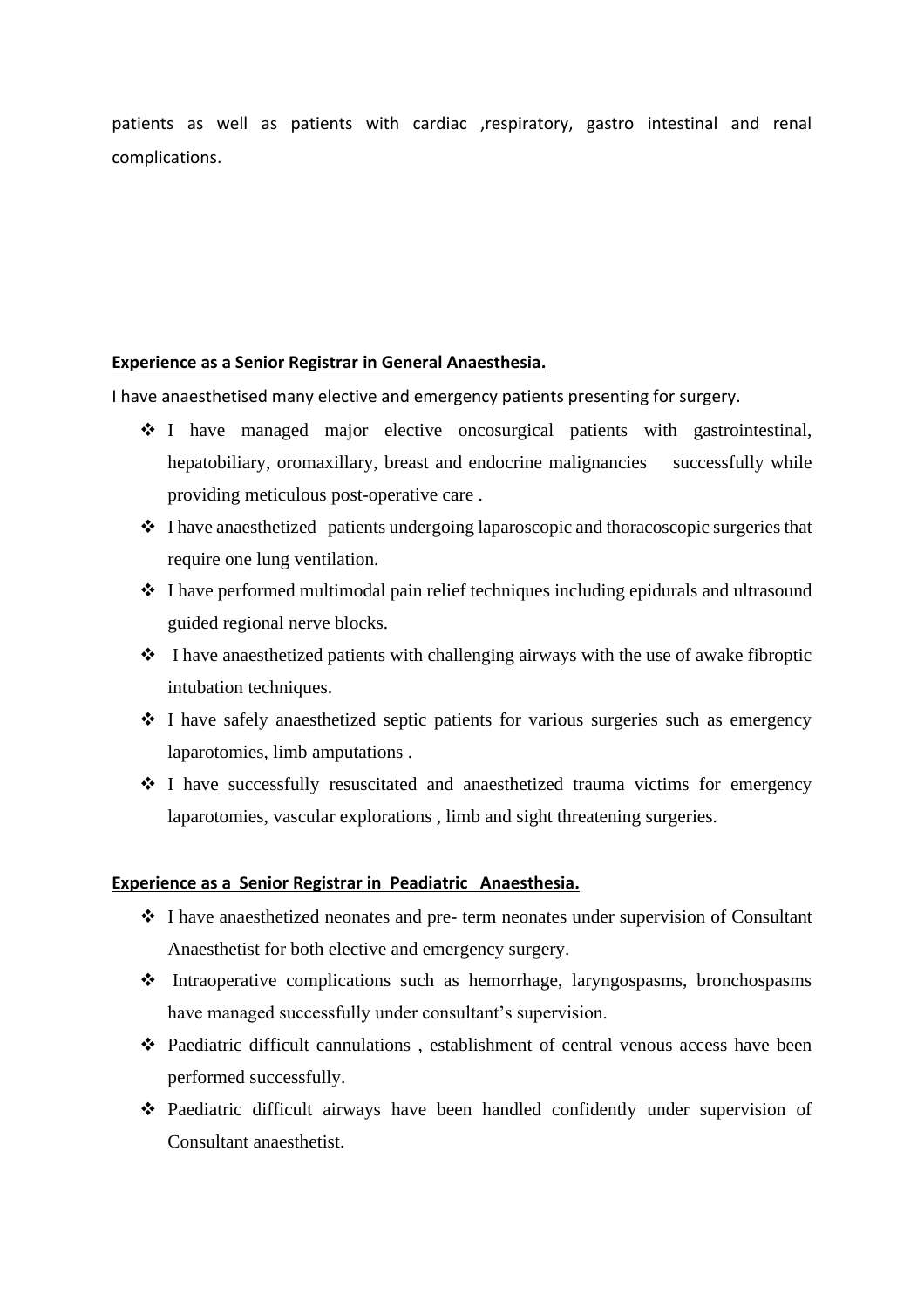# **Experience in Registrar in Anaesthesia**

I have worked as a Registrar in anaesthesia in the Pre-MD Training Program – 2 1/2 years. (May 2015 to August 2018)

I have worked as a registrar in National Hospital Kandy as well as in Teaching Hospital Peradeniya.

### **Duties and responsibilities:-**

- a. Pre op assessment of patients presenting for surgery.
- b. Assess patients when referred by surgical teams for pre op assessment
- c. Anaesthetize and manage patients intra-operatively.
- d. Perform procedures- Epidural insertion, combined spinal epidural, Arterial line insertion, CV line insertion, Peripheral nerve blocks, vascular catheter insertion.
- e. Review patients post operatively, post op pain management.
- f. On -call duties.
- g. Remote site anaesthesia

I have gained anaesthesia experience in general , oncosurgery, hepatobiliary, transplant, orthopaedic, vascular , eye , ENT, neuro, cardiothoracic ,paediatric, urology, Oromaxillo-facial, plastic – reconstructive surgery, obstetrics and gynaecology. Further I have worked in ICUs in the fields of surgical , medical ,paediatric, cardiothoracic ,neuro and obstetrics . A summary of my pre –MD training is given below.

- 1. Designation : Registrar in Anaesthesiology Institution : National Hospital- Kandy Appointment :General Anaesthesia Duration : Six months (02.05.2015 to 31 .10.2015)
- 2. Designation : Registrar in Anaesthesiology Institution : National Hospital- Kandy Appointment : Obstetric Anaesthesia Duration : Two months (01.10.2016 to 30 .11.2016)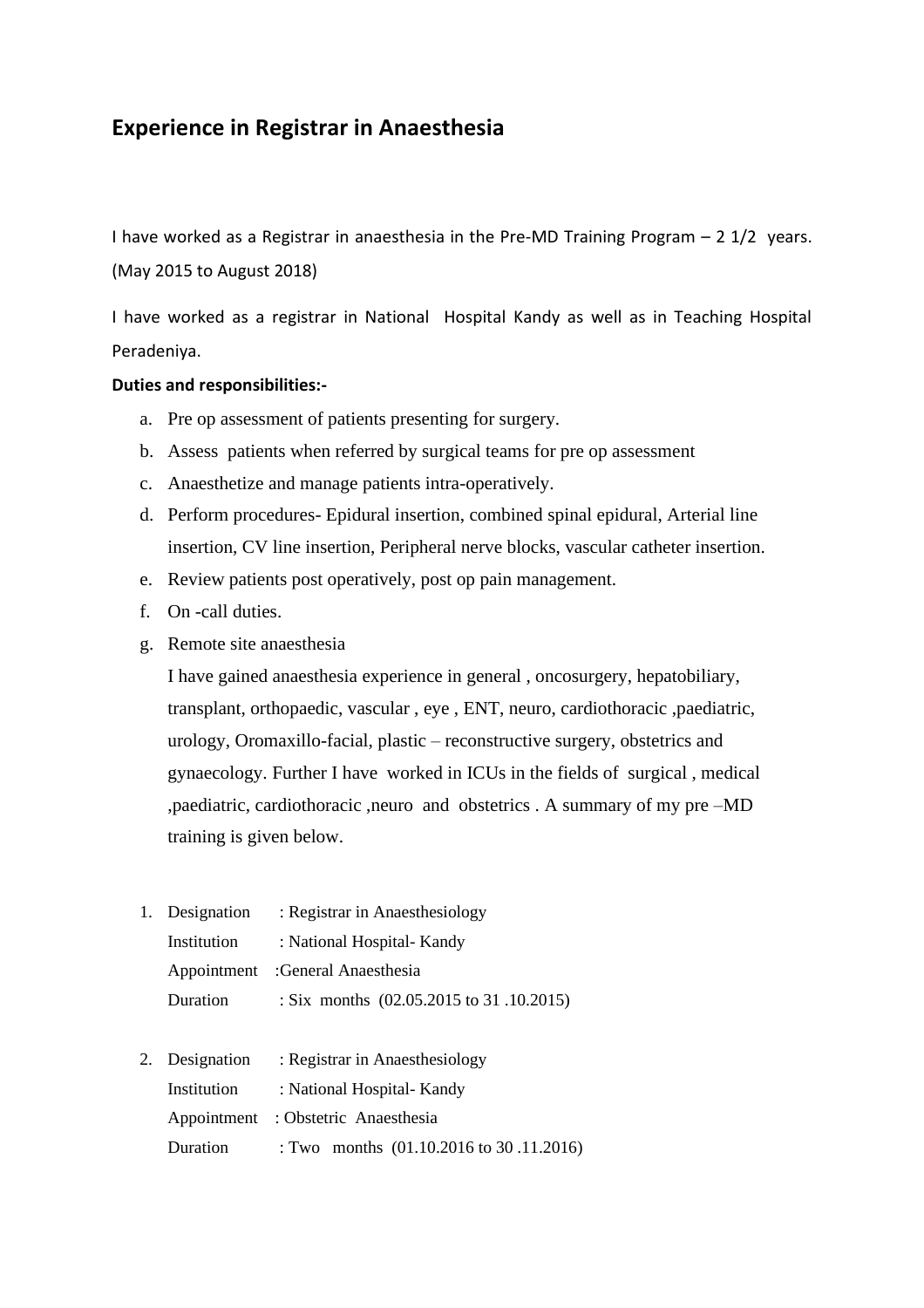- 3. Designation : Registrar in Anaesthesiology Institution : National Hospital- Kandy Appointment :Cardiothoracic Anaesthesia Duration : Three months (01.12.2017 to 28 .02.2017)
- 4. Designation : Registrar in Anaesthesiology Institution : National Hospital- Kandy Appointment :Cardiothoracic Intensive Care Duration : Three months (01.03.2017 to 31 .03.2017)
- 5. Designation : Registrar in Anaesthesiology Institution : National Hospital- Kandy Appointment :Trauma and Accident service Duration : Three months (01.04.2017 to 30 .04.2017)
- 6. Designation : Registrar in Anaesthesiology Institution : National Hospital- Kandy Appointment :Obstetric Intensive Care Duration : One months (01.05.2017 to 31 .05.2017)
- 7. Designation : Registrar in Anaesthesiology Institution : National Hospital- Kandy Appointment :Neurosurgical Anaesthesia Duration : Two months (01.06.2017 to 31 .07.2017)
- 8. Designation : Registrar in Anaesthesiology Institution : National Hospital- Kandy Appointment : General Anaesthesia Duration : Three months (01.08.2017 to 31 .10.2017)
- 9. Designation : Registrar in Anaesthesiology Institution : National Hospital- Kandy Appointment :Paediatric Anaesthesia Duration : Three months (01.11.2017 to 31 .01.2018)
- 10. Designation : Registrar in Anaesthesiology Institution : National Hospital- Kandy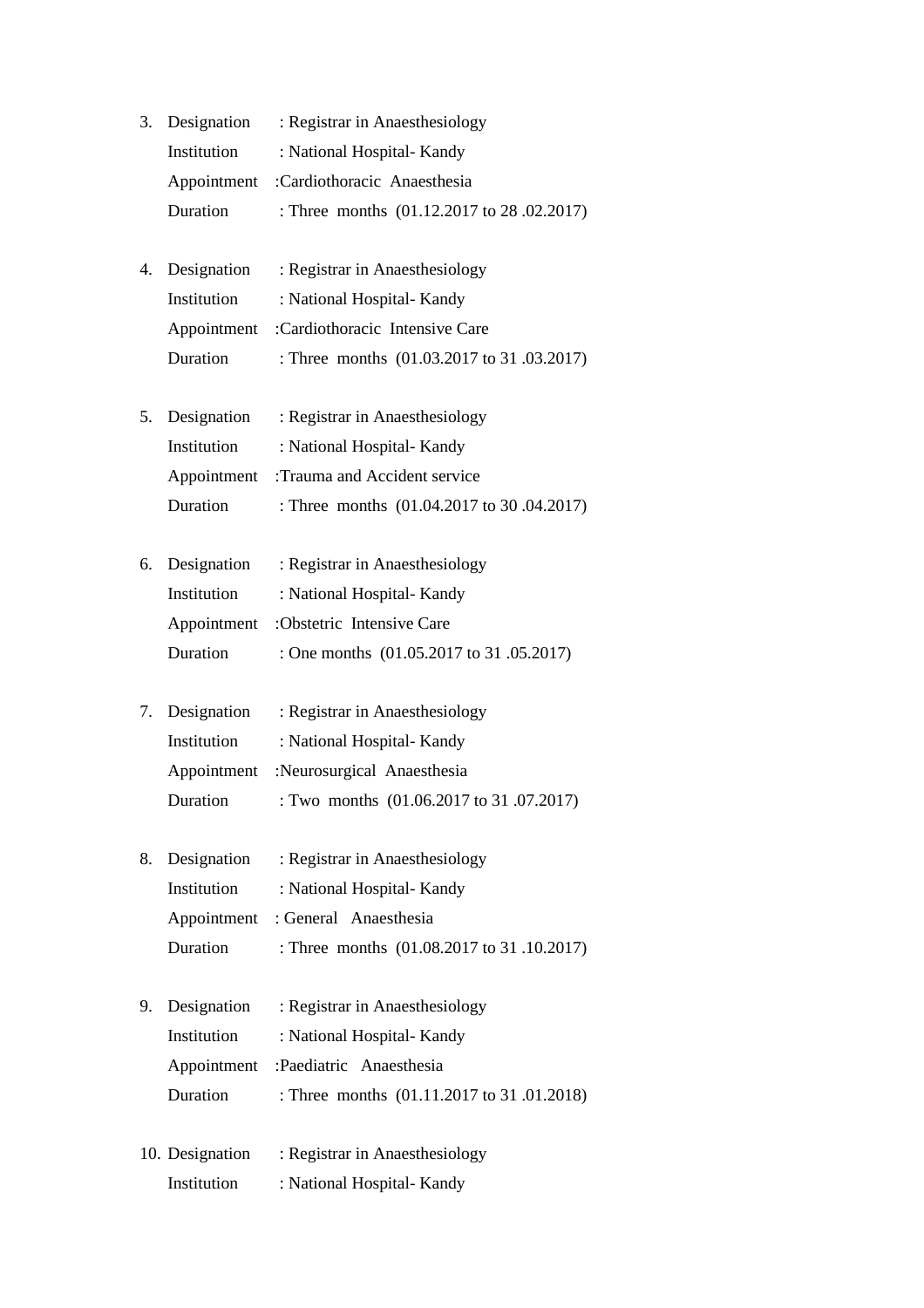|                          | Appointment : General Medicine          |
|--------------------------|-----------------------------------------|
| Duration                 | : One months (01.02.2018 to 28.02.2018) |
|                          |                                         |
| 11. Designation          | : Registrar in Anaesthesiology          |
| Institution              | : National Hospital-Kandy               |
| Appointment : Cardiology |                                         |
| Duration                 | : One months (01.03.2018 to 31.03.2018) |
|                          |                                         |
| 12. Designation          | : Registrar in Anaesthesiology          |
| Institution              | : National Hospital-Kandy               |
| Appointment : Radiology  |                                         |
| Duration                 | : two weeks (15.04.2018 to 30 .04.2018) |
|                          |                                         |
| 13. Designation          | : Registrar in Anaesthesiology          |
| Institution              | : National Hospital-Kandy               |
| Appointment              | : Chest medicine                        |
| Duration                 | : Two weeks (01.05.2018 to 14 .05.2018) |
|                          |                                         |
| 14. Designation          | : Registrar in Anaesthesiology          |
| Institution              | : National Hospital-Kandy               |
| Appointment              | : Nephrology                            |

Duration : Two weeks (15.05.2018 to date)

During my Pre –MD training I have worked in the Anaesthesiology and Intensive Care Department at Teaching Hospital Peradeniya under five consultant anaesthetists.

Inspite of the limited general surgical, urology , orthopaedic , gynaecological and obstetric surgeries being carried out it has an expanded variety of challenging surgeries including transplant , hepatobiliary and minimal access surgery. Elective surgical procedure belonging to all the above mentioned subspecialties are performed everyday (Except public holidays) from 8 AM to 5PM. Operating theatres are functioning round the clock, all seven days for trauma and emergency surgeries.

The Intensive Care Unit at Professorial Teaching Hospital Peradeniya is a ten bedded ICU which has the capacity to cater all types of patients including paediatrics, trauma, obstetrics /gynaecology, neurotrauma and specially for the critically ill medical patients.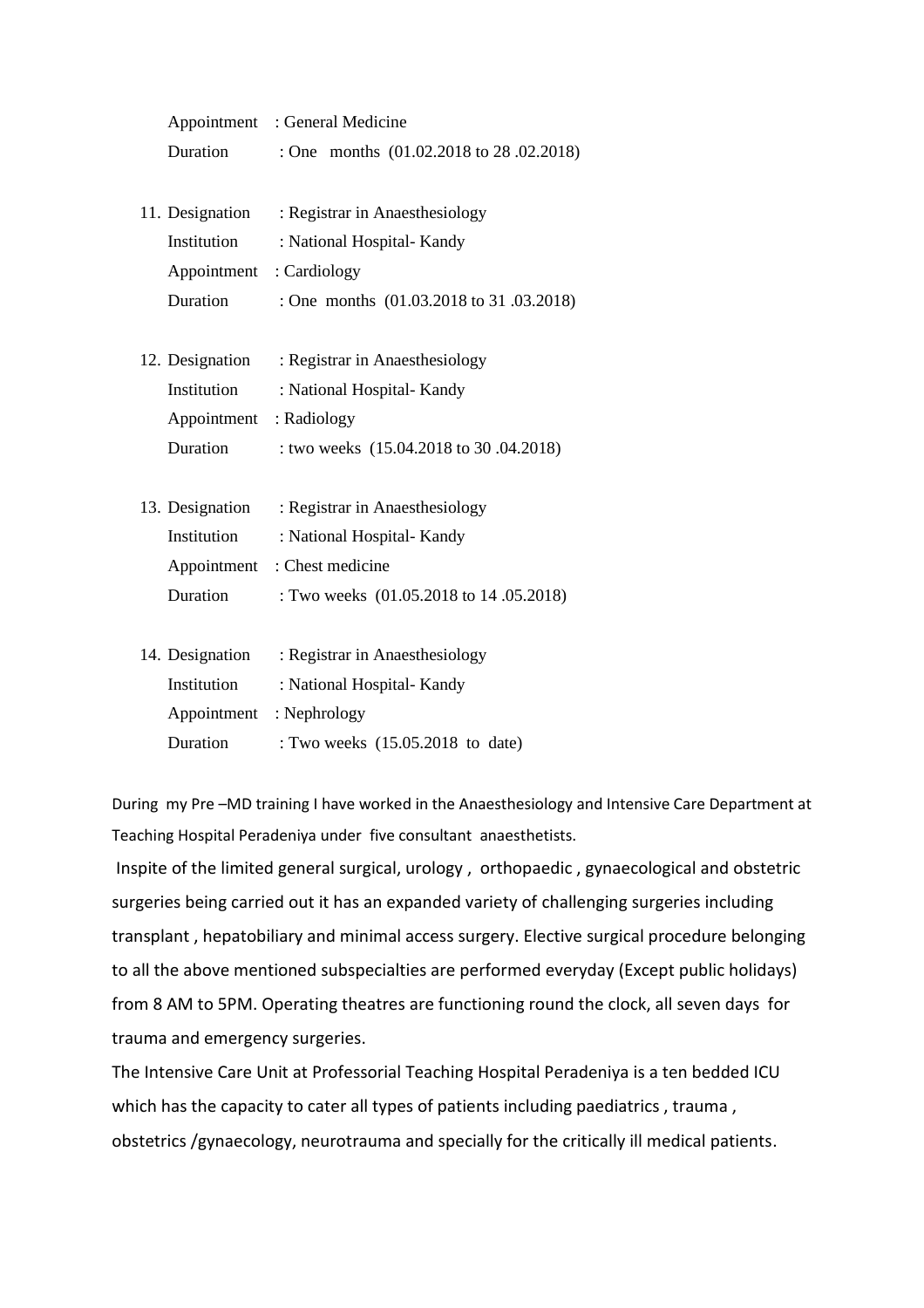The department is expaneded to the department of Anaesthesiology and Intensive Care of Faculty of Dental Science , Teaching Hospital Peradeniya. An exposure to the Oro Maxillary Facial surgeries and special pain management services are being included in my training at Teaching Hospital Peradeniya.

Following appointments were completed under direct supervision of consultants at Teaching Hospital Peradeniya.

# **Pre MD training**

- 1. Designation : Registrar in Anaesthesiology Institution : Teaching Hospital- Peradeniya Appointment : General Anaesthesia Duration : three months 01.11.2015 to 30 .06.2016 Maternity leave (16.12.2015 to 16.05 .2016)
- 2. Designation : Registrar in Anaesthesiology Institution : Teaching Hospital- Peradeniya Appointment : General Intensive Care Unit Duration : 01.07.2016 to 30 .09.2016
- 3. Designation : Registrar in Anaesthesiology Institution : Teaching Hospital- Peradeniya Appointment : Pain Appointment Duration : 01.04.2018 to 14 .04.2018

### **Experience as a Medical officer in anaesthesia**

Designation : Medical officer in Anaesthesia and intensive care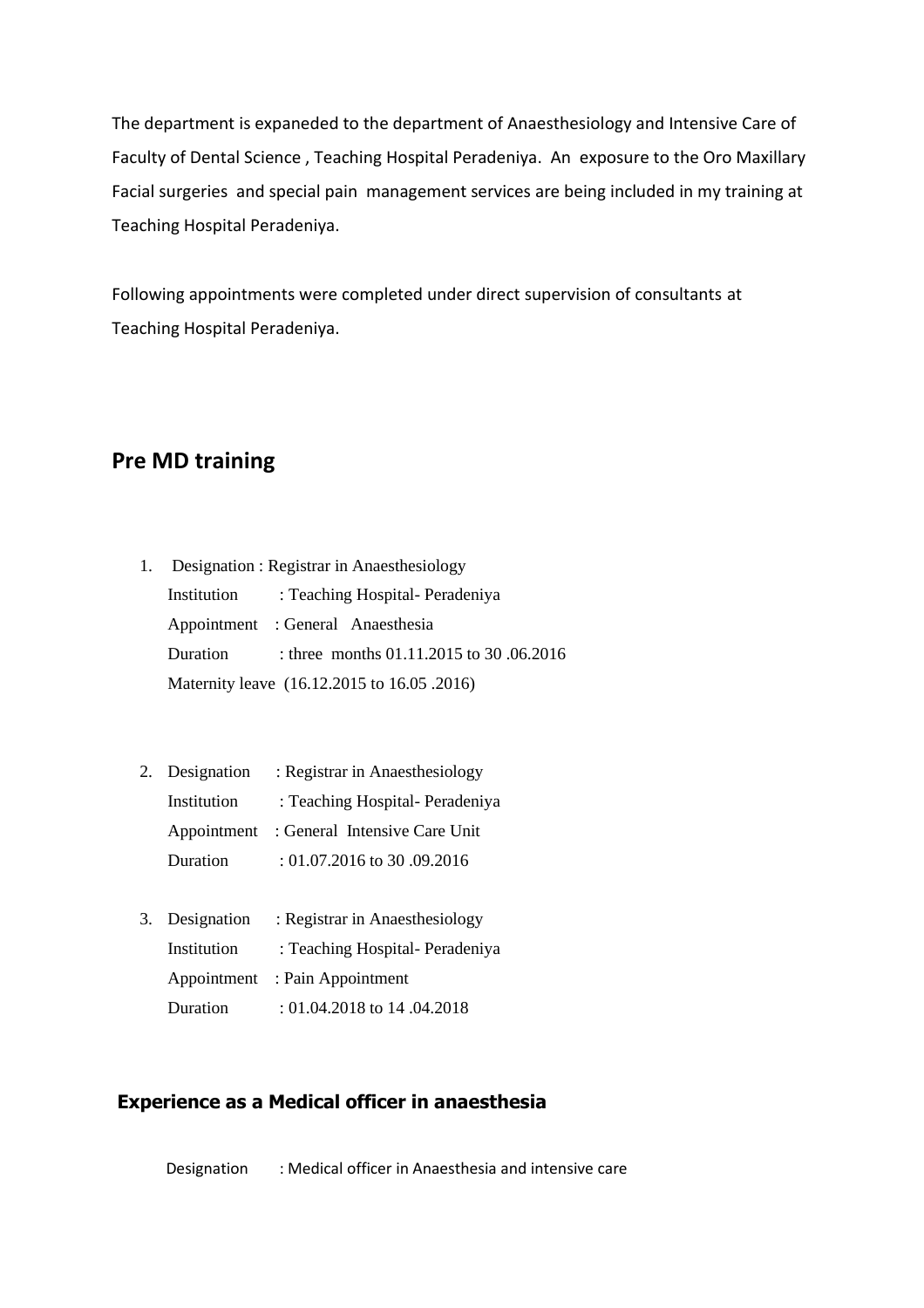| Institution | : District General Hospital – Nuwara Eliya |
|-------------|--------------------------------------------|
| Duration    | : 09.08.2012 to 31.04.2015                 |

District General Hospital Nuwara Eliya is the largest hospital in Nuwara Eliya District with operating theatre and intensive care facilities. General surgical, gynaecological, obstetric, ENT, eye, orthopaedic and paediatric surgeries are performed at DGH Nuwara Eliya. The ICU consists of 4 beds providing organ support for medical, surgical and paediatric patients each day.

### **Responsibilities**

- a) Pre-operative assessment and optimization of patients.
- b) Anaesthetize patients for surgeries.
- c) Manage intra and post-operative complications.
- d) Post-operative pain management
- e) ICU duties- including procedures.
- f) Working as a member in the **arrest team** . Attend arrests in wards.

### **Experience as a Post intern doctor (Resident House officer) in Surgery**

| Designation | : Residence House officer (RHO) in Surgery |
|-------------|--------------------------------------------|
| Institution | : Teaching Hospital Peradeniya             |
| Duration    | : 07.02.2012 to 08.08.2012                 |

I worked as a RHO in Surgery at Teaching Hospital Peradeniya dedicating my duties to the surgical wards, clinics ,endoscopy, operating theater and by performing minor surgeries.

### **Experience as an Intern Medical doctor in Medicine and Surgery**

| Designation | : Intern Medical doctor in Medicine and Surgery |
|-------------|-------------------------------------------------|
| Institution | : Teaching Hospital Peradeniya                  |
| Duration    | : $07.02.2011$ to $06.02.2012$                  |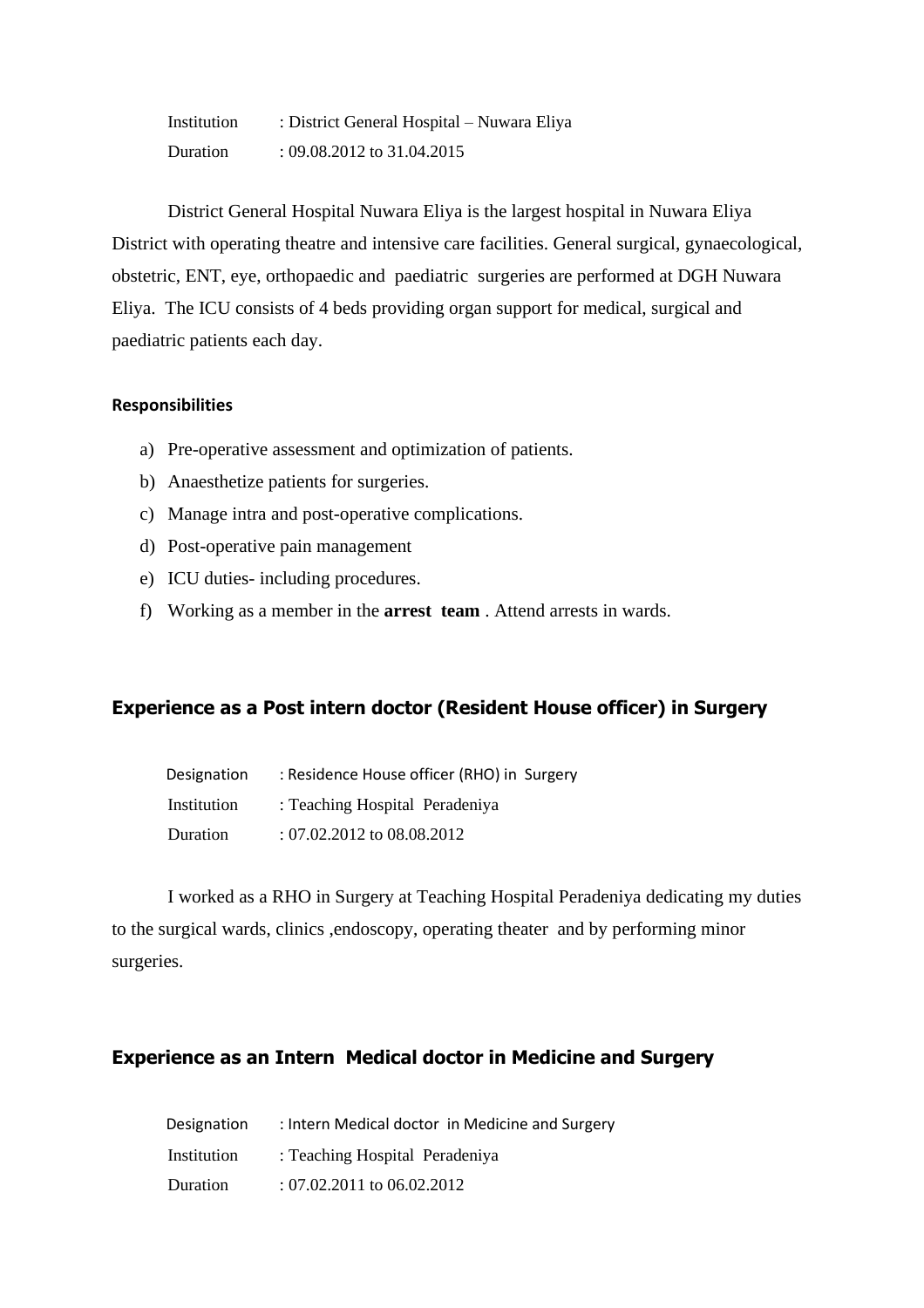I completed my internship in the Professorial units of Teaching Hospital Peradeniya . I have always been a very committed , patient caring doctor and my service has been commended by the family members of patients which has led to donations to the hospital in a form of expressing their gratitude to the service provided.

### **Professional Training**

- 1. 31<sup>st</sup> annual scientific Sessions of the College of Anaesthesiologist & intensivists of Sri Lanka The Main Scientific Sessions held on 31/1/2015 & 1/2/2015
- 2. Workshop on difficult airway  $31<sup>st</sup>$  annual scientific Sessions of the College of Anaesthesiologist & intensivists of Sri Lanka 27/01/2015
- 3. Annual scientific Sessions 2015 Faculty of Critical Care Medicine 5/9/2015
- 4. Pre-congress symposium on caring for Kidney in ICU organised by Faculty of critical care medicine College of Anaesthesiologists & Intensivists of Sri Lanka 4/9/2015
- 5. Symposium on caring for The Heart in ICU organised by Faculty of critical care medicine College of Anaesthesiologists & Intensivists of Sri Lanka 25/6/2015
- 6. Workshop on Holistic & multidisciplinary care of thyroid disorders organised by The Kandy Society of Medicine 24/7/2015
- 7. Lecture series on Key Topics in Emergency Medicine organised by The ministry of Health1/10/2015
- 8. Post congress workshop on Ultra Sound Guided Nerve Blocks with Hands on training organised by the Faculty of Pain Medicine , The College of Anaesthesiologists & Intensivists of Sri Lanka on 23/11/2015
- 9. Annual Academic Sessions Kandy Society of Medicine on 10<sup>th</sup> to 12<sup>th</sup> Feb 2015
- 10. Paediatric Emergencies & Life Support Course organised by the Sri Lanka College of Paediatricians On 8<sup>th</sup> -9<sup>th</sup> Feb 2015.
- 11. Workshop on Advanced Airway Management conducted by Department of Anaesthesia and Critical care; Teaching Hospital Kandy on 28<sup>th</sup> April 2016.
- 12. Workshop on Primary Trauma care management organized by World Federation of Societies of anaesthesiologists on  $30<sup>th</sup>$  may 2016.
- 13. Workshop on Essential pain management organised by the faculty of pain, college of anaesthesiologist of Sri Lanka on  $25<sup>th</sup>$  October 2016.
- 14. RESPIRE -8, Annual Academic sessions, organized by Sri Lanka College of Pulmonologist on 22nd October 2016.
- 15. Annual Scientific Sessions -2016, organized by Faculty of Critical Care Medicine on 9<sup>th</sup> &  $10^{th}$  of July 2016.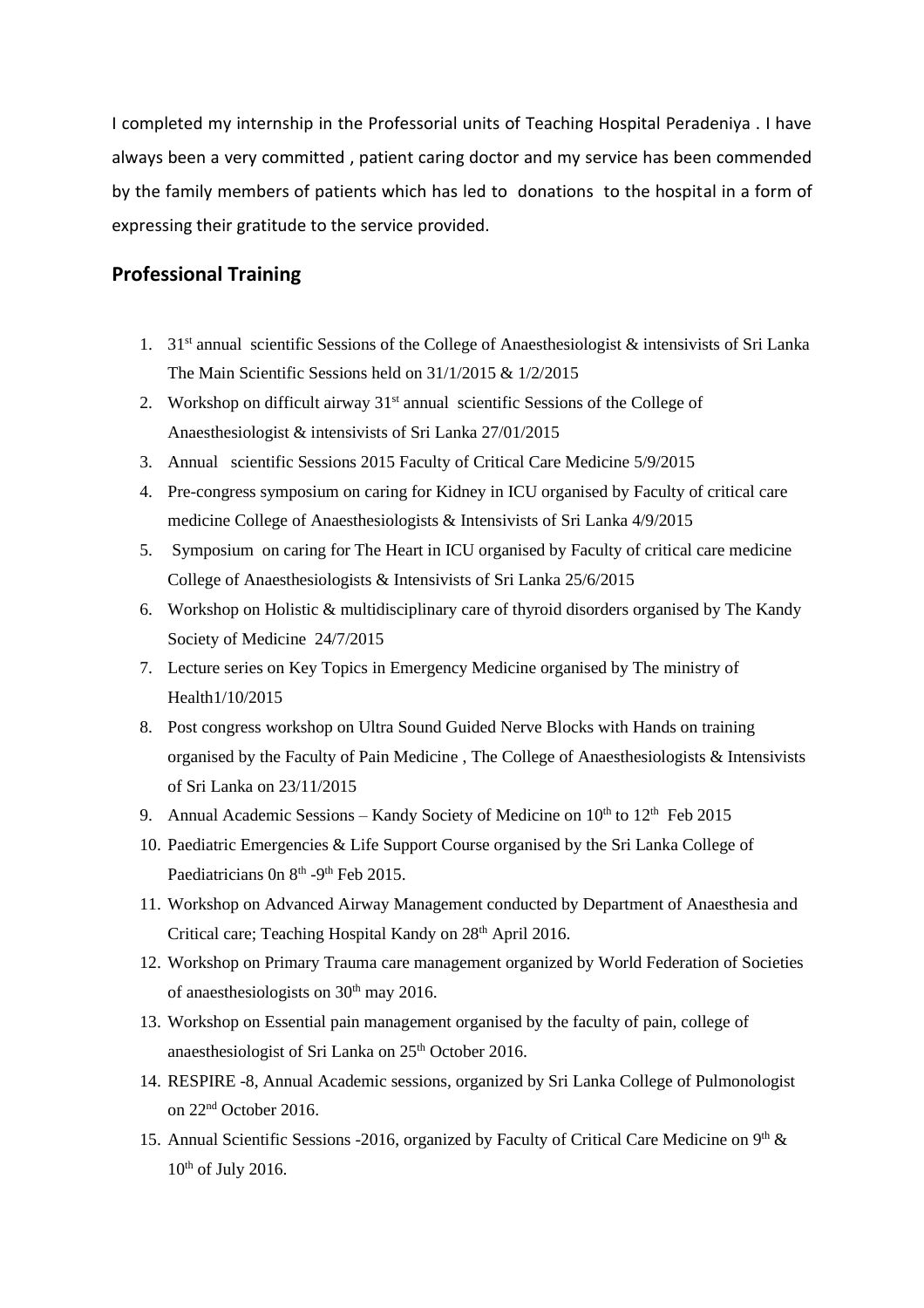- 16. Workshop on Transport of Critically ill Patient on 19<sup>th</sup> November 2016, Organised by College of Anaesthesiologists & Intensivists of Sri Lanka.
- 17. Advanced life Support Course in Colombo Sri Lanka 23<sup>rd</sup> September 2016, organized by College of Anaesthesiologists & intensivists of Sri Lanka.
- 18. Workshop on Haemodialysis on 2<sup>nd</sup> September 2016, Organized by The Kandy Society of Medicine in collaboration with Nephrology and Transplant Unit: Teaching Hospital Kandy.
- 19. The Kandy Society of Medicine , 39<sup>th</sup> Annual Academic Sessions on 16-17<sup>th</sup> February 2017.
- 20. WINFOCUS Ultrasound Life Support Basic Level Provider Course 22<sup>nd</sup> 23<sup>rd</sup> February 2017,Organised by the College of Anaesthesiologists & Intensivists of Sri Lanka 12th SAARC Conference .
- 21. 12th SAAC AA conference & 33rd Annual Academic Congress 2017, on 25-26 February 2017.
- 22. National Trauma Management course 23rd & 24<sup>th</sup> March 2017.
- 23. Workshop on Ventilation conducted by Board of Study in Anaesthesiology on 18<sup>th</sup> May 2017.
- 24. Workshop on Haemodynamics, organized by Faculty of Critical Care Medicine on 30<sup>th</sup> June 2016.
- 25. The Annual Scientific Sessions conducted by Faculty of Critical Care Medicine"Holistic Care For Critically Ill" on 1<sup>st</sup> and 2<sup>nd</sup> July 2017.
- 26. Workshop on Paediatric Basic and Advanced Life Support conducted by Simulation Centre T H Kandy on  $28<sup>th</sup>$  September 2017.
- 27. Ultrasound Guided Nerve Blocks conducted by Dr Shreelaj Sharma at T.H.Kandy on 22nd October 2017.
- 28. 34th Annual Academic Congress 2018 conducted by College of Anaesthesiologists and Intensivists of Sri Lanka on  $27<sup>th</sup>$  &  $28<sup>th</sup>$  January 2018.
- 29. 34<sup>th</sup> Annual Academic Congress 2018 ; "Clinical Scenarios In ICU' on 26<sup>th</sup> January 2018.
- 30. Essential Pain Management (EPM) programme conducted by faculty of Pain Medicine, Colombo, Sri Lanka on 30<sup>th</sup> November 2018.
- 31. 35th 33rd Annual Academic Congress 2019 conducted by College of Anaesthesiologists and Intensivists of Sri Lanka on  $19<sup>th</sup>$  &  $20<sup>th</sup>$  January 2019.
- 32. "Back to basics" in Cardiology imaging 2019,Sri Lanka Heart Association & Cardiology Unit, Teaching Hospital Kandy on 9<sup>th</sup> &10<sup>th</sup> March 2019.
- 33. Workshop on Introductory Seminar on "Statistics R" organised by The Kandy society of Medicine on 9<sup>th</sup> April 2019at the PMCK Auditorium, T H Kandy.
- 34. Advanced Airway workshop Queen Elizabeth Hospital, Birmingham on 28<sup>th</sup> October 2019.
- 35. Anaesthesia and Critical care Sessions at Excel London 13<sup>th</sup>, 14<sup>th</sup> November 2019.
- 36. Evidence based perioperative Medicine 2020;Annual London congress of perioperative Medicine, June 27<sup>th</sup> -July3rd 2020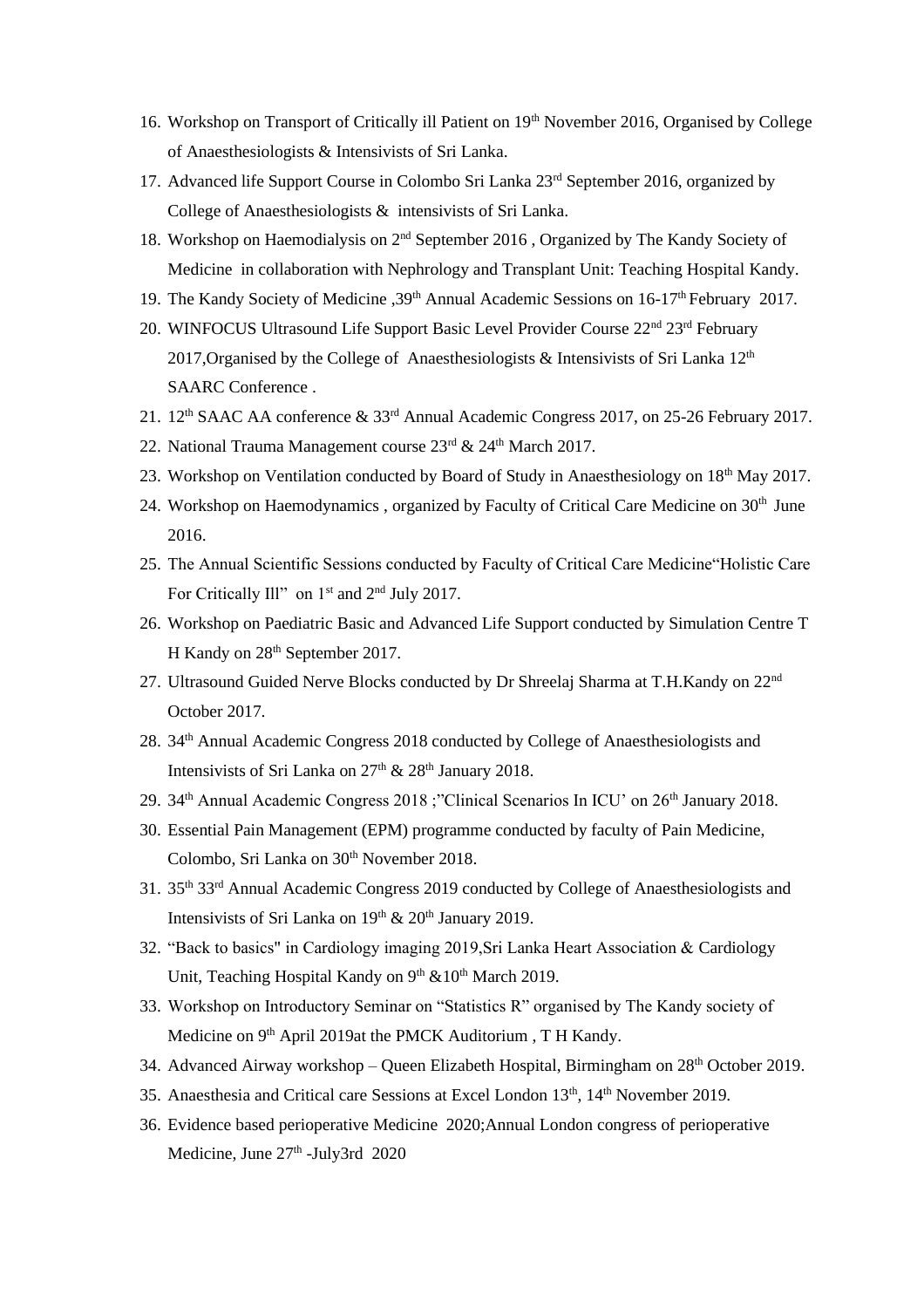# **Professional Training- Due to Attend**

1. Perioperative care in Liver transplantation :International Liver Transplant Society 2020, Annual Scientific Session due in 2nd to 3rd October 2020.

# Resource person and Teaching

- 1. Participated as a resource person in workshop on Initial Trauma care for Nurses conducted by the Sri Lanka College of Surgeons on 15<sup>th</sup> Sept 2018.
- 2. Resource person in Essential Pain Management (EPM) programme conducted by faculty of Pain Medicine, Colombo, Sri Lanka on 31<sup>st</sup> October 2018.
- 3. Lecture on Basic and Advanced life support in Paediatric Advanced Life Support workshop conducted in Teaching Hospital Kandy in  $25<sup>th</sup>$  September 2018.
- 4. Advanced air way workshop conducted in teaching Hospital Kandy by the Department of Anaesthesiology in collaboration with college of Anaesthesiologist and Intensivist of Sri Lanka on 18<sup>th</sup> October 2018.
- 5. Resource person in Neuro Anaesthesia day 2018,conducted by Department of Neuroanaesthesia and Intensive Care in Teaching Hospital Kandy on 27<sup>th</sup> September 2018.
- 6. Resource person in Nurses Training Program at Teaching Hospital Kandy on  $24<sup>th</sup>$ November 2018.
- 7. Basic life support with scenario based teaching for medical students on 1st December 2018 at Teaching Hospital Peradeniya.
- 8. Lecture on Infection control in ICU for Allied Health Science Students on 18th December 2019 at Faculty of Allied Health science ,Peradeniya.
- 9. Past exam question based discussions for registrars in Anaesthesia conducted weekly in the theater complex at Teaching Hospital Peradeniya.
- 10. Basic life support with scenario based teaching for medical students on  $17<sup>th</sup>$  and  $22<sup>nd</sup>$ 0f January 2019 at Faculty of Medicine, University of Peradeniya.

## Audits and research

*Peer reviewed abstracts published in conference proceedings*

• International publications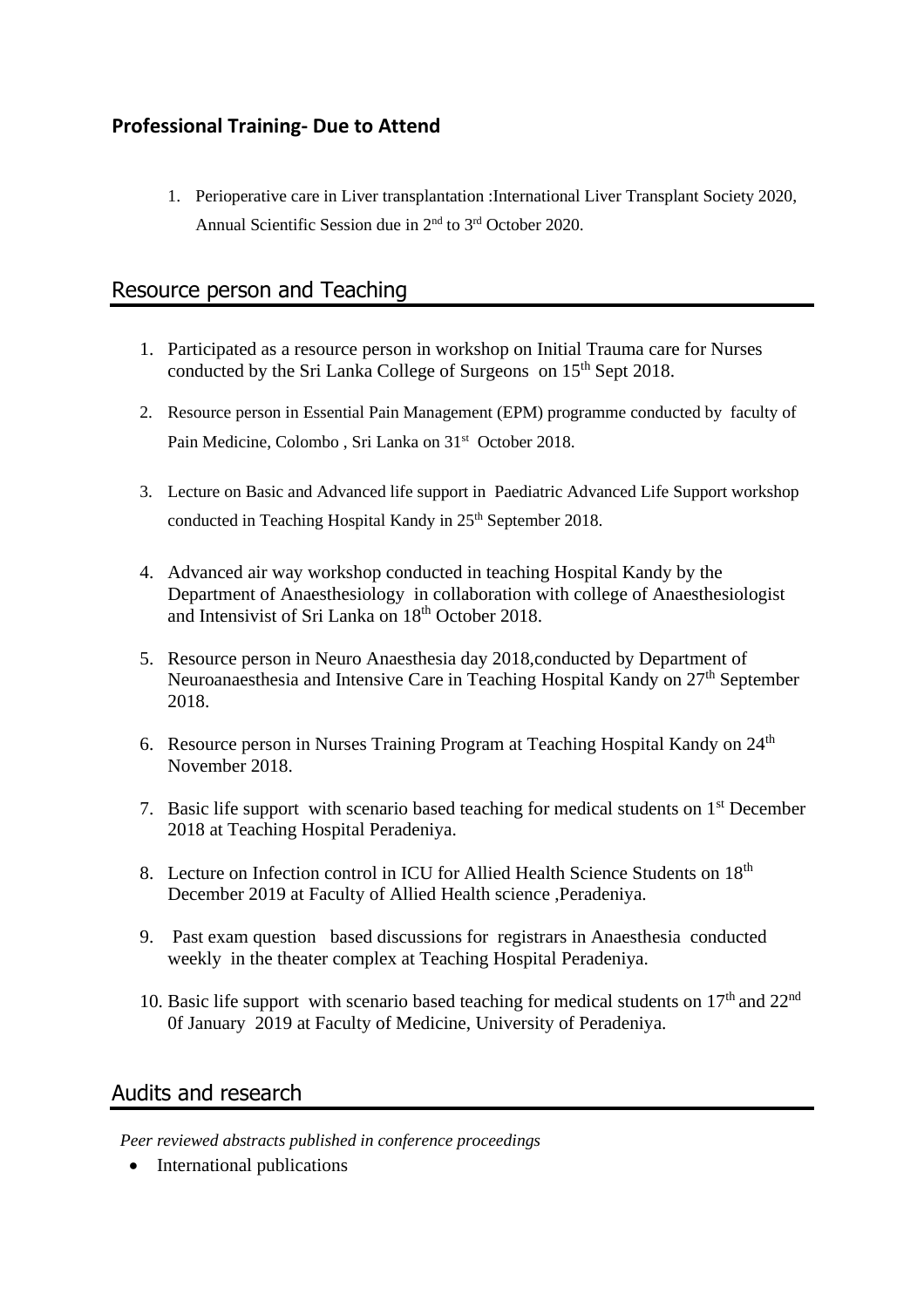1.Scenario Based Teaching-"teaching with a role play" Can that be more effective than lectures for training management of clinical cases and emergencies in medicine.6<sup>th</sup> congress of the Asian medical education association 2012 March ;3(10):183

2. A comparison of Lung Functions between Supine, Comfortable Sleeping positions and Uncomfortable Sleeping Positions in Adult Males. International Journal of Scientific and Research Publications, Volume 6, Issue 2, February 2016 366 ISSN 2250-3153

- Local publications
- 1. Blood Glucose & Sodium levels During Intraoperative Fluid Management with 0.9% saline.  $33<sup>rd</sup>$ Annual academic sessions of Kandy Society of Medicine. Kandy, 2011
- 2. Identifying a newer regime for intravascular fluid management during major surgeries.  $33<sup>rd</sup>$ Annual academic sessions of Kandy Society of Medicine. Kandy, 2011
- 3. "Tetanus is Still Prevalent": the presentation & outcome of patients diagnosed to have tetanus.  $33<sup>rd</sup>$ Annual academic sessions of Kandy Society of Medicine. Kandy, 2011
- 4. Can the spinal spread be changed with blood or CSF sodium concentrations? The college of anaesthesiologist of Sri Lanka. 27<sup>th</sup> Annual Scientific Sessions 2011.
- 5. A possible alternative to Muscle relaxants? Use of lignocaine nebulization and topical instillation of lignocaine to the larynx for intubation in adults. The college of anaesthesiologist of Sri Lanka. 27<sup>th</sup> Annual Scientific Sessions 2011.

### **Ongoing research and Audits**

1 .An audit on post-operative outcome of paediatric renal transplants in Teaching Hospital Peradeniya over a five year period.

### Recent publications

1.A case report on Median Arcuate Ligament Syndrome Complicated with Mesenteric Ischaemia in a patient who underwent Coronary Artery Bypass Grafting. Global journal for research analysis; vol-6,Issue-4,April-2017.ISSN No 2277-8160.

### **Extra-Curricular Activities(University ,national and international level)**